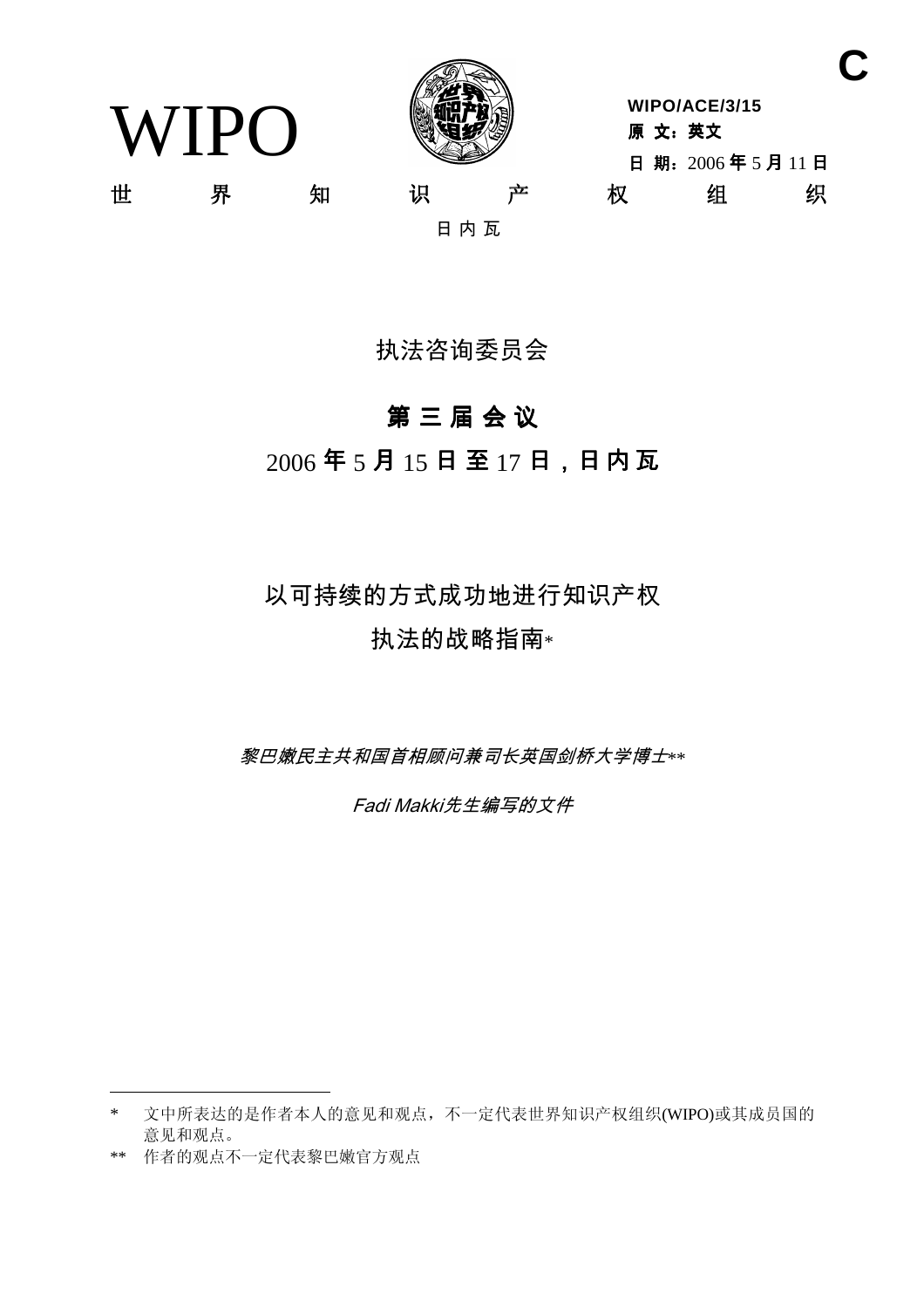## WIPO/ACE/3/15 第2页

# 目录

| $\mathbf{1}$ .   |  |
|------------------|--|
| $\overline{2}$ . |  |
| 3.               |  |
| $\overline{4}$ . |  |
| 5.               |  |
| 6.               |  |
| 7.               |  |
| 8.               |  |
| 9.               |  |
|                  |  |
| $1_{-}$          |  |
| $\overline{2}$ . |  |
| 3.               |  |
| 4.               |  |
| 5.               |  |
| 6.               |  |
| 7.               |  |
|                  |  |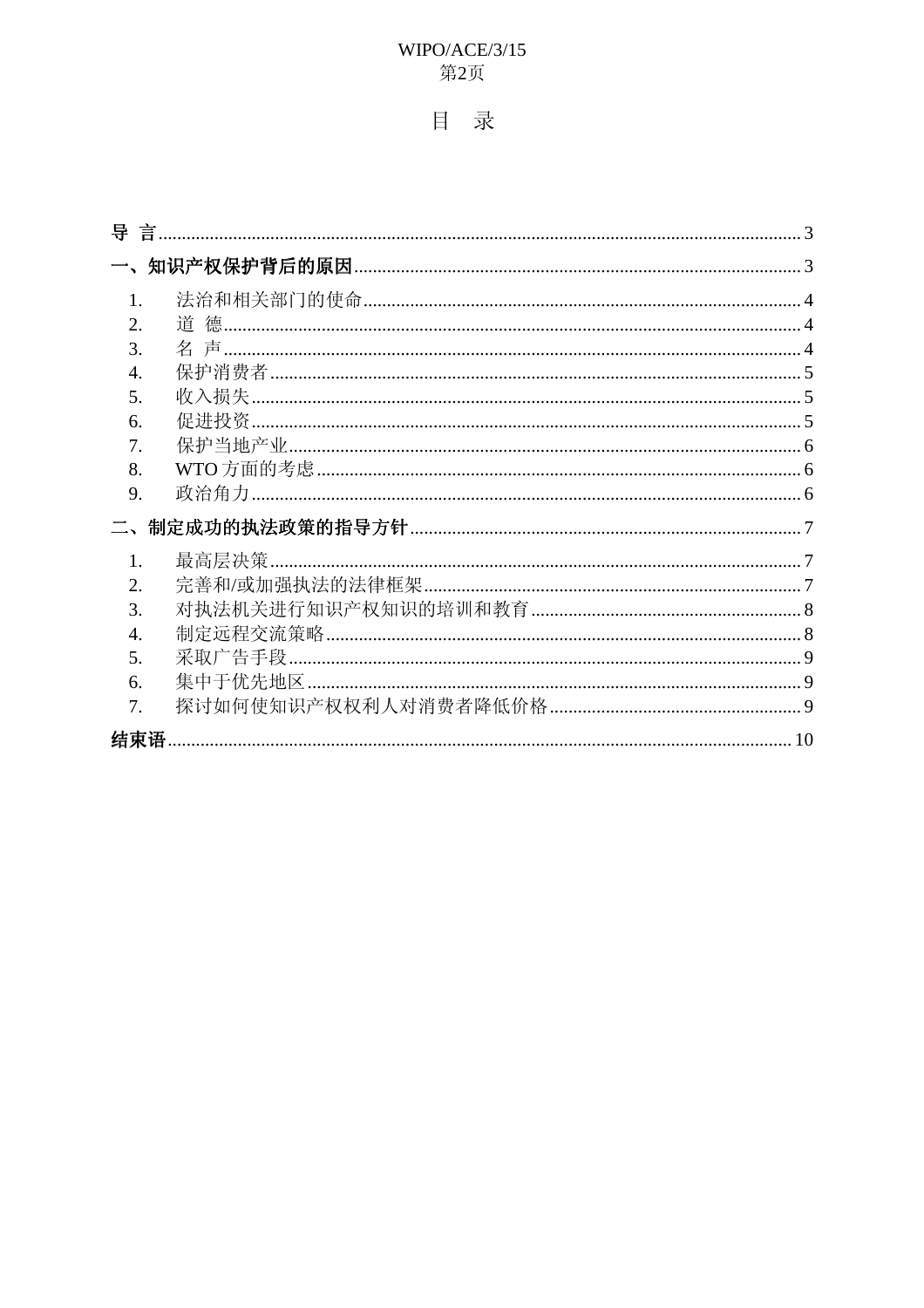## WIPO/ACE/3/15 第3页

## 以可持续的方式成功地进行知识产权 执法的战略指南

### <span id="page-2-0"></span>导 言

知识产权盗版不只是发展中国家才有的问题,也不是发达国家用来指责发展中国 家的问题,而是一个全球性的典型问题。随着世界贸易的发展和现代科技的到来,解 决这一重要问题的关键在于需要能否开放地在全球范围采取巧妙的措施。1 盗版问题现 已蔓延到经济中的每个领域, 包括音乐、软件、奢侈品、玩具、汽车和飞机零件、制 药。

在这个过程中, 建立全面的法律框架非常重要, 但最近一些国家的经验表明, 开 展教育, 让各种利益攸关者、知识产权权利人、公众和受益人之间结成伙伴关系非常  $~$ 重要 $~$  $^{2}$ 

本文目的在于介绍最近利益攸关者在知识产权执法问题上的态度,并提供打击知 识产权盗版的成功战略的指南:

第一部分从利益攸关者的角度揭示知识产权保护背后的原因。这里所指出的原因 并非一视同仁地适用于所有利益攸关者, 其中提到的每个原因或多或少地适用于一个 或更多的利益攸关者。

本文第二部分介绍以可持续的方式成功地进行知识产权执法的战略指南, 其中包 括成功执法实践的实例。

本文基本上介绍黎巴嫩在打击知识产权盗版方面的经验,但很多经验在更广泛的 情况下亦可适用。特别是, 黎巴嫩在知识产权意识和教育方面的成功经验随时都愿意 与其他管辖区交流。

#### 一、知识产权保护背后的原因

执法机关(政府、知识产权局... 经常引用许多打击知识产权盗版背后的原因。 这些原因在不同国家内或多或少有所不同, 以下列举一些最普遍引用的原因:

法治和相关部门的使命

最新数据估计盗版约占全世界贸易7% 。更多信息参见卡米尔 • 伊德里斯所著《知识产权: 促进经济增长的有力手段》,世界知识产权组织(WIPO), 第 299-334 页,另,可参见 PriceWaterhouseCoopers, 《黎巴嫩的假冒和走私: 根源、影响和建议的解决方案》 (2003年 12月)

 $2 \qquad$  例如,参见欧洲委员会《第三世界国家知识产权执法战略》,  $(2005/C 129/03)$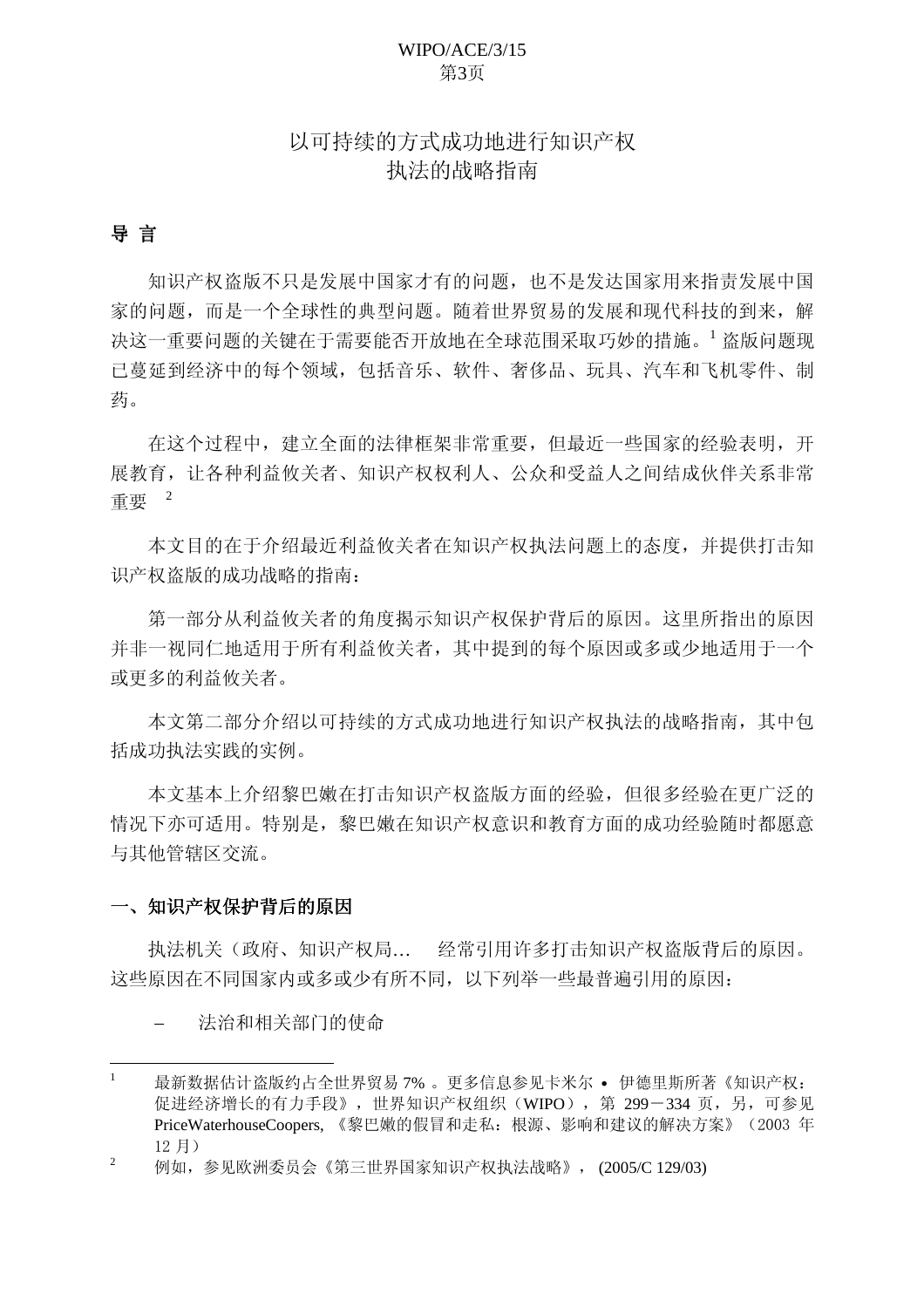- <span id="page-3-0"></span>道德
- 名声
- 保护消费者
- 收入损失
- 促讲投资
- 保护当地产业
- $\text{Im }\lambda$  WTO
- □ 政治角力
- 1. 法治和相关部门的使命

知识产权执法通常委托给主管部门负责(通常是经济和贸易部)<sup>3</sup>, 和执法部门 (如海关、公安),以及司法机关(其一方面在处理纠纷使行使其司法权,另一方面 依职权查处和销毁假冒产品)。这些机构和单位由分别的法律来要求其执行知识产 权。因此, 首先, 关于知识产权执法的争论的第一个问题通常是要求相关部门采取行 动的使命。制度的可信度和法律规定的根本要求以最恰当的方式来执行现有的法律。

2. 道德

剽窃知识产权就像剽窃其他任何类型的资产, 如金钱和实体货物。根据剽窃的价 值和本质, 以及操作的周围环境, 对不同的剽窃可以采取不同的制裁, 但剽窃这个行 为本身最本质的特点就是未经许可或非法地擅用他人的东西。在探讨知识产权执法手 段时, 政策制定者通常会争论盗版的非道德性的本质。

3. 名声

总体上说, 一个国家的名声通常一方面受该国盗版程度的影响, 另一方面受其采 取执法措施打击知识产权盗版肇事者的决心的影响。更特别地, "做生意"的舒适程 度会受到散漫的知识产权执法措施的负面影响。在世界银行 IFC 年度报告《生意》中 并没有认识到知识产权执法的缺乏<sup>4</sup>,但毫无疑问,适当的知识产权执法将有助于在商 业圈取得良好的名声, 同时也应当在未来予以不断地坚持。

另外,一些国家,尤其是那些反对作为本地生产商,而作为假冒商品进口络网中 的国家,并不希望变成假冒产品出口商的"垃圾销售地",正采取政策决定来扭转这种 趋势。

 $3$  不同国家有所不同。一些国家是由文化部负责知识产权执法。

 $4 \times 2005$ 年《生意》: 消除增长中的障碍, 世界银行 (2005)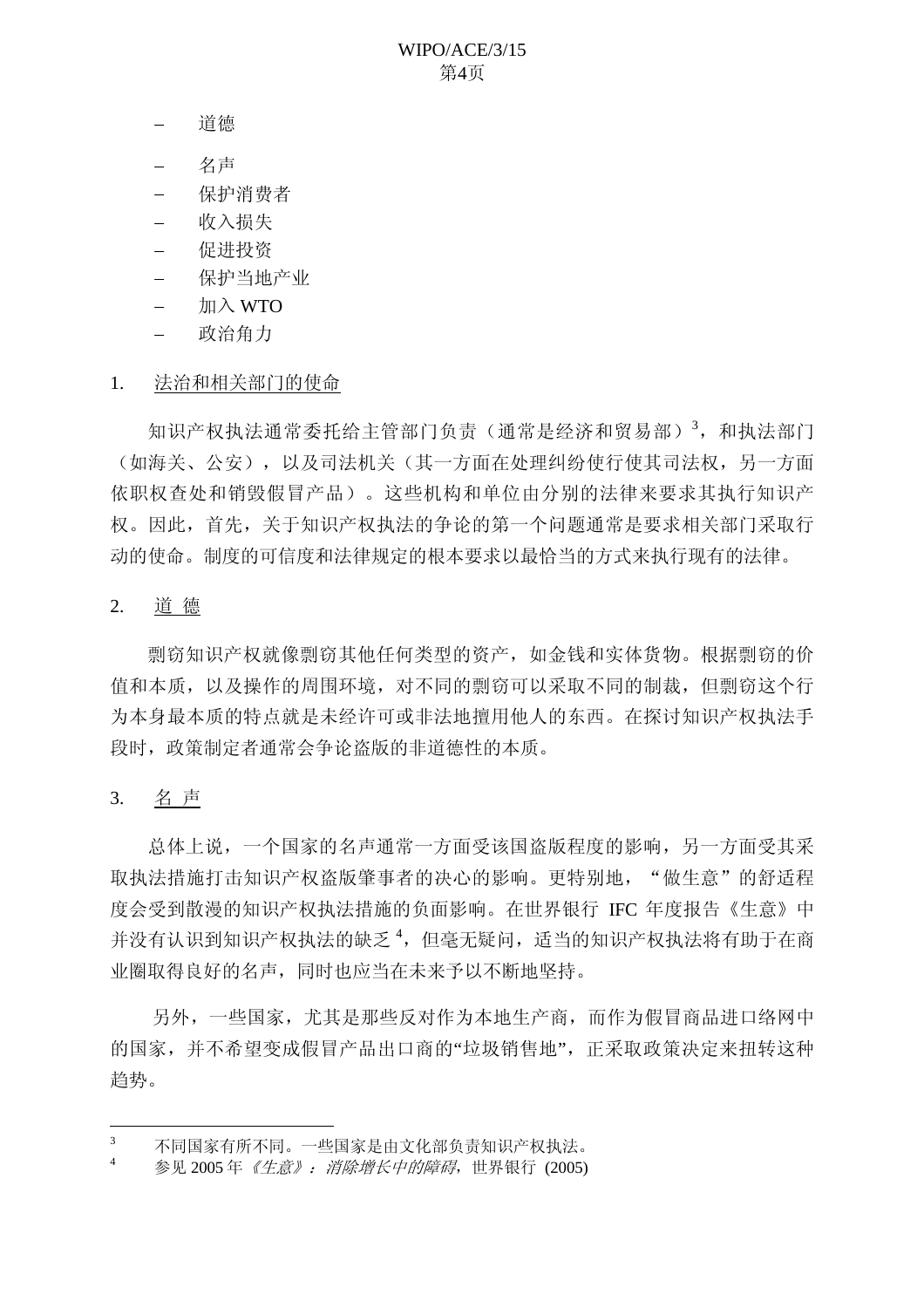#### <span id="page-4-0"></span>4. 保护消费者

保护消费者是打击盗版的一个重要原因。其中最关键的在于人类的健康和消费者 对产品安全的根本权益。这包括快速流动的消费产品,汽车配件(如剎车和其他必要 的零件),以及药品。这些产品的盗版可能对消费者造成有害的影响。有时可能会造 成致命的伤害。与假冒产品相关的最明显危险有:皮肤过敏反应和刺激、免疫系统低 下、得病、中毒、甚至可能死亡。<sup>5</sup>

人类健康是打击盗版中最关键的部分, 但保护消费者不仅仅限于人类健康。消费 者有权了解其所购买的产品, 也是打击盗版的重要部分。这包括经济原因和其他原 因。从经济角度看,消费者支付一笔特定的费用购买一种特定的原创产品。冒充原创 产品销售的假冒品无疑价格会较低,因为其并未通过官方渠道进行销售,比如,未向 知识产权权利人支付使用费。<sup>6</sup>这一方面促成了盗版者不当致富,另一方面也使消费者 支付了额外的费用。

除了经济上的因素外,还有别的方面的考虑,如产品本身的真实来源和原创产品 代表的无形价值(如文化、道德和社会价值),比如手工艺品、环保、公平留易标 签、土著社区。在这些情况下, 购买者对这些产品有经济之外的其他期望, 这些是假 冒产品所不能满足的。

5. 收入损失

盗版导致的收入损失可以归咎为两个主要原因: 海关收入的减少以及增值税和其 他税收的减少。洛版产品的渠道通常是非法的,洛版商通过走私和基他非法的途径进 口、出口和进行当地分销。另外,拿黎巴嫩来说,假冒商并不在国家社会保障基金中 登记其雇员,这就意味着包括医疗和其他保险的一些费用就要由政府而非这些非正式 的雇主来直接负担,这给政府预算带来了更多的压力,增加了政府的支出。

#### 6. 促进投资

在其他条件相同的情况下,如果不能注册知识产权和/或其知识产权得不到充分的 保护, 各国投资者会对在特定国家投资三思而行。当然, 有些投资对于知识产权更加 重视。信息和通信产业就是最明显的行业,知识产权的充分保护对于其投资是至关重 要的。其实, 整个知识经济的发展都依赖于适当的知识产权执法。

<sup>5</sup> 参见可参见 PriceWaterhouseCoopers, 《黎巴嫩的假冒和走私: 根源、影响和建议的解决方 案》 (2003年12月), 第20-21页。

 $\,6\,$ 有些情况下假冒产品是作为假冒品销售的,因此其并不会对正品的品质造成任何混淆。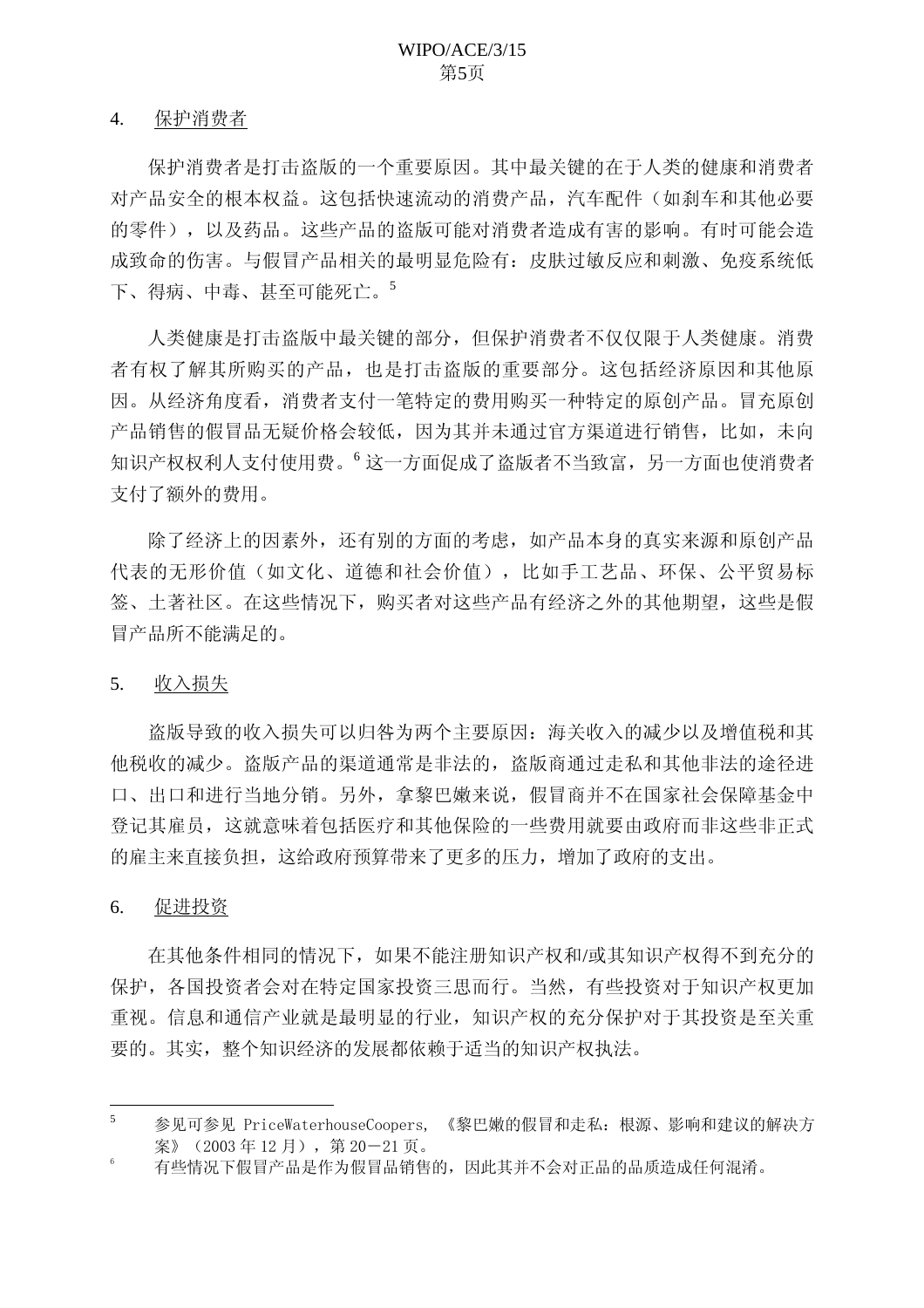#### <span id="page-5-0"></span>7. 保护当地产业

政策制定者在制定知识产权执法战略时通常都会强调当地产业的重要性。这种现 象在知识产权密集产业和服务业具有比较优势的国家尤其明显。虽然这些做法并非"政 治上正确",但却非常有效,尤其在国家的成功事例中(依赖于知识产权保护的品牌及其 他服务和制造产品),尤其如此。

#### 8. WTO 方面的考虑

WTO 倾向于采取更严格的知识产权执法措施。这不仅是对 WTO 成员国如此, 而 目对正准备加入 WTO 的国家也是如此。对于后一种国家,考虑 WTO 的这些因素尤其 相关, 因为在该国加入 WTO 之前一段合理的时间内, 有知识产权执法经验将是一个不 成文的条件。WTO 的成员在批准一个国家加入之前有机会审查该国的知识产权执法情 况。而这种对准备加入 WTO 国家的知识产权情况的审查使得 WTO 成员可以近距离地 评估该国状况,并可建议该国在加入前采取某些特别的措施,或进行必要的法律修 改。事实上,最近一些加入的国家都接受了一些"超 TRIPs"的条款。<sup>7</sup>

#### 9. 政治角力

现今在双边或多边的政治关系中涉及到知识产权问题的情况并非罕见。特别是在 双边的情况下, 充分的知识产权执法对于获取经济援助, 甚至减免债务都至关重要。<sup>8</sup>

某些发达国家(尤其是美国)也通过威胁取消普惠制(GSP)下的贸易优惠,促使外 国对美国的知识产权采取更积极的执法保护。<sup>9</sup>这种情况通常与 2004 年"特别 301"年度 报告的发表联系在一起,该报告详细地调查了在许多国家中知识产权保护的充分性和 有效性。 $^{10}$ 

 $\frac{7}{8}$  参见约旦、阿曼和沙特阿拉伯加入WTO 的例子,它们不得不同意某些超 TRIPs 的部分。

正是在这种背景下, 最近黎巴嫩首相访问白宫时, 美国总统乔治布什向黎巴嫩代表团强调了 在贝鲁特第一次捐助会议 (Beirut 1 Donor Conference) 召开前黎巴嫩加强知识产权执法的重 要性。

<sup>9</sup> 更多的信息参见国际知识产权协会(IIPA)在年度普惠制国家资格实践报告中关于知识产权 实践的回顾, 66 Fed. Reg. 19278 ( 2001 年 4 月 13 日)

 $10$  例如, 2004 年报告调查了 85 个国家知识产权执法的程度和有效性, 参见美国贸易代表 USTR) 特别 301 年度报告(2004)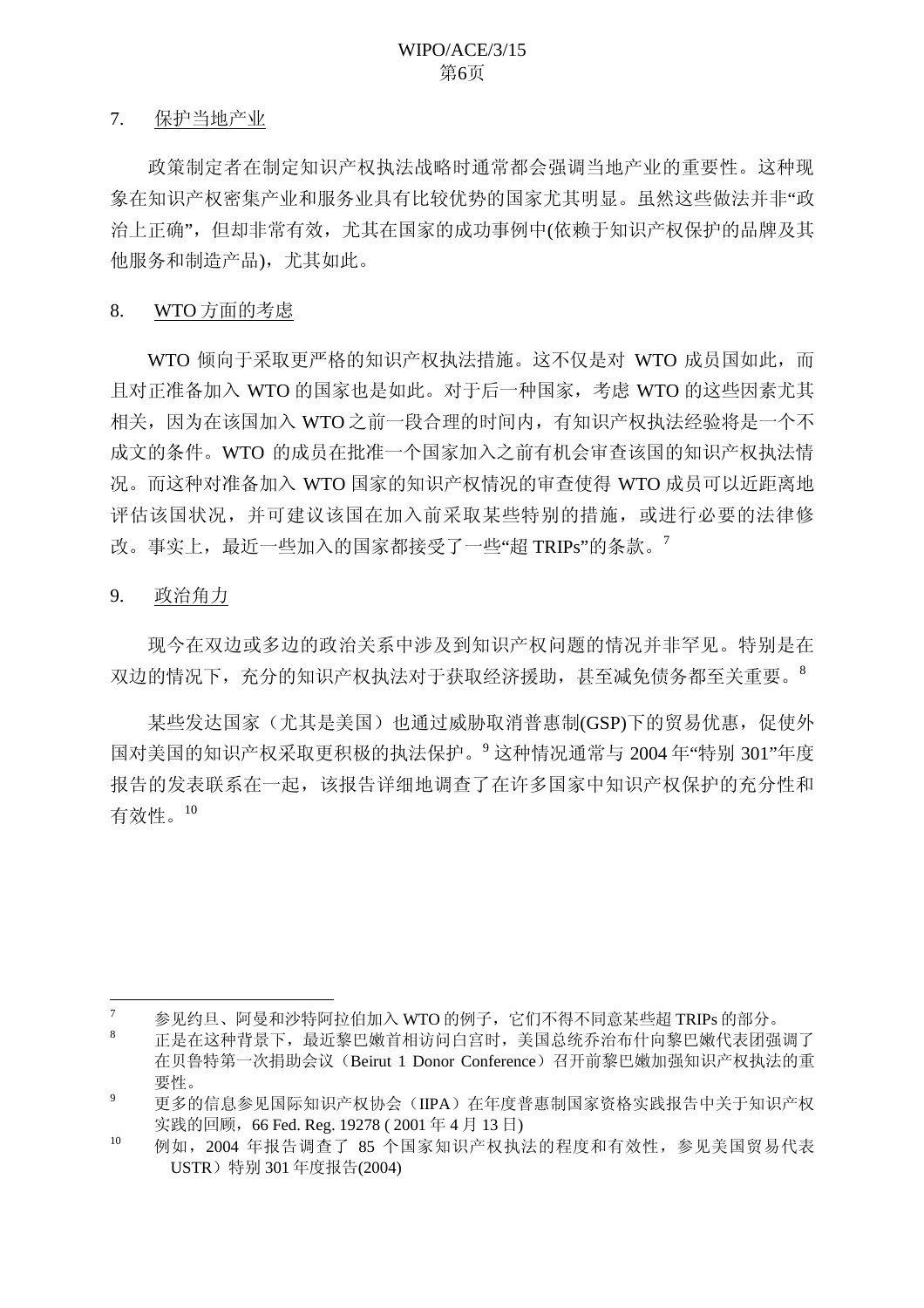#### WIPO/ACE/3/15 第7页

#### <span id="page-6-0"></span>二、制定成功的执法政策的指导方针

要开展成功和可持续的知识产权执法工作, 取决于很多因素。一些情况下必须进 行适当的法律和制度建设。另一些情况下必须制定交流和外延的策略。下面将列举一 些指导方针,以作为制定成功和可持续的知识产权执法战略的前提条件: 11

- 最高层决策
- 完善和/或加强执法的法律框架
- 对执法机关进行知识产权知识的培训和教育
- 制定远程交流策略
- 采取广告手段
- 集中干优先地区
- 探讨如何使知识产权权利人对消费者降低价格

#### 1. 最高层决策

打击盗版的政策决定应该由一个国家的最高决策层制定。采取这种决定的方法有 多种,一种方法是将知识产权执法的原理纳入到政府战略之中,这是使人产生信心的 基础。用词的选择对于传达给利益攸关者的信息是十分关键的。关于执法的强硬的言 辞会提高人们的期望值。

一旦决定确定下来, 应与所有负责的执法机关进行反复良好的沟通, 以使利益攸 关者确信该决定是十分严肃的, 尤其是该打击盗版的决定是在长时间缺乏有力的执法 之后作出的情况下更应如此。这一点是非常重要的,因为很多国家打击假冒的态度感 觉上并非是一个严肃的行为。12

#### 2. 完善和/或加强执法的法律框架

打击盗版的执法框架应该是完整、最新和有效的。执法机关应该具有必要的法律 授权来处理盗版问题。这没有"唯一"正确的模式。在一些管辖区,知识产权局拥有许 多权力,可以在查处假冒产品后指导进行销毁。在其他地方,海关有权力查处假冒产 品讲口商,而后者会将产品的所有权交给海关以免除处罚。还有一些地区允许假冒商

 $11$  关于其他知识产权执法战略的信息,参见欧洲委员会《第三世界国家知识产权执法战略》, (2005/C 129/03)

 $12$  卡米尔 • 伊德里斯, 《*知识产权: 促讲经济增长的有力手段*》, WIPO, 第309页。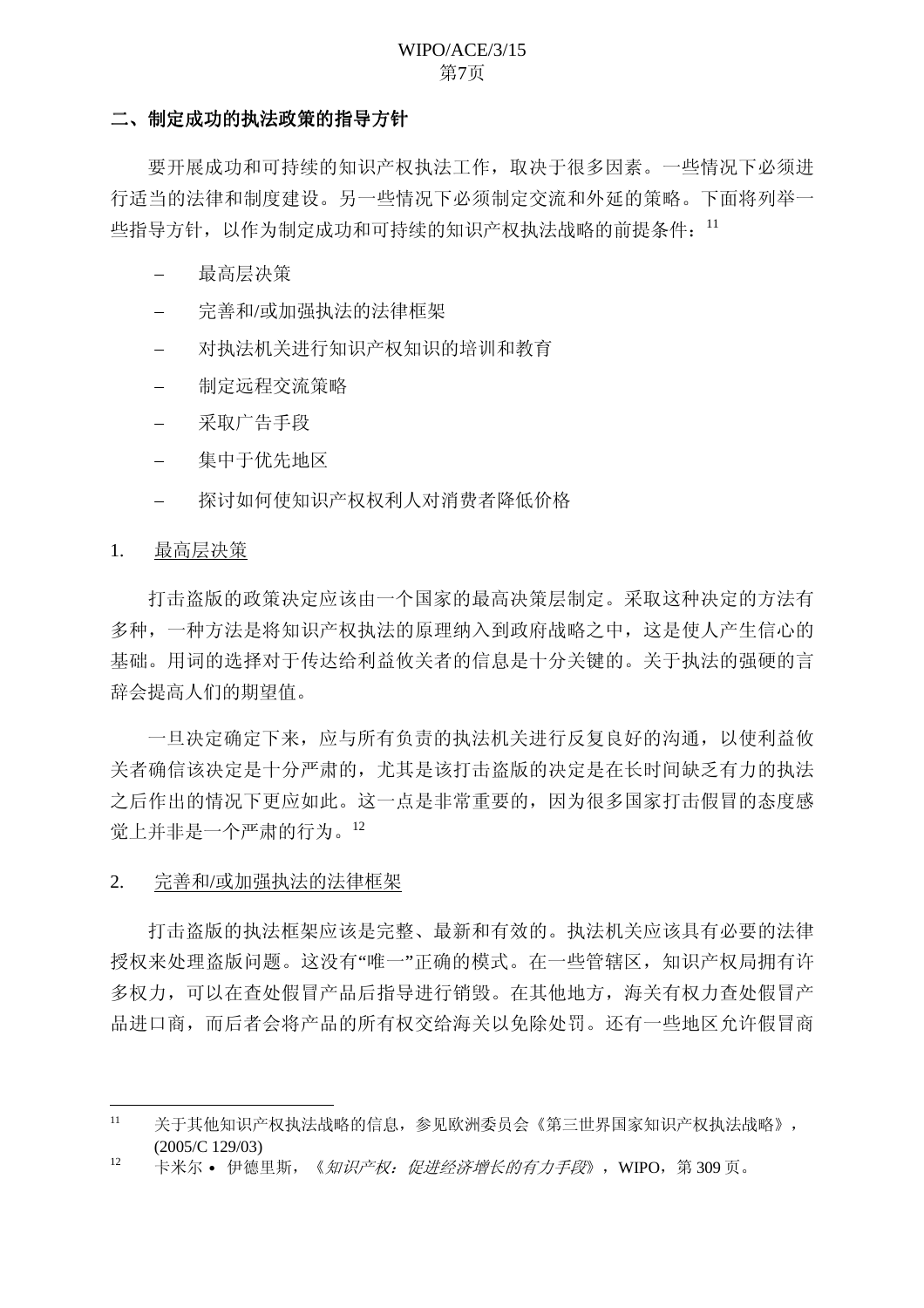<span id="page-7-0"></span>标的出现,并且允许假冒产品的自由流通,百不予惩罚,只是要求假冒者为假冒支付 费用, 这无疑不是一种具有威慑力的可信措施。

在任何情况下,知识产权执法都没有唯一的正确模式。无论使用任何模式, 在不 同的知识产权机剂的之间都必须存在正确的平 衡。必须通过高额罚款、甚至在某些情况下监禁的处罚, 对"准盗版者"产生充分的威 慑力。

#### 3. 对执法机关进行知识产权知识的培训和教育

知识产权官员、司法和海关人员应该接受充分和持续的知识产权培训。对于执法 利益攸关者不进行知识产权教育,相当于进行错误的法律解释。如果这种错误的解释 不断重复的话, 会使知识产权权利人对制度失去信心, 打击他们投诉的热情。<sup>13</sup>

4. 制定远程交流策略

尽管越来越多的国家把知识产权立法作为 WTO TRIPS 义务的一部分, 但盗版率仍 持续增长。应当制定一种具有长远眼光的新方法,并建立在早期教育基础上,提高消 费者意识和建立公私合作关系, 应是这个新方法的重要元素。

知识产权行动应该针对的利益攸关者主要有三类:

- 年轻学生
- 消费者和家庭
- 私营企业

学生必须了解知识产权保护的理论和道德方面的情况。他们是知识产权产品的中 立的接受者。他们在未来可以成为使用含有知识产权并由第三方所有的产品的消费 者, 或者成为知识产权的权利人。他们也可以同时拥有双重身份。

应该在早期阶段以用户友好的方式用现实生活中的例子向他们解释保护的益处。14 他们也应总体上了解假冒产品的风险和危害。在最近的一个例子中, 黎巴嫩知识产权 局与 WIPO 合作, 于知识产权日在学校开展了媒体行动(中级班), <sup>15</sup> 派遣知识产权 局的专家前往黎巴嫩各地的许多学校, 让学生们就知识产权问题进行讨论。学生们的 反馈情况今人鼓舞。活动中在学校里散发了很多 WIPO 的漫画小册子。

<sup>13</sup> 例如法庭拒绝给予版权所有人保护,仅仅因为后者并未在知识产权局注册其版权。

 $14$  对于知识产权的绝佳和简单的解释,参见 WIPO 关于专利、商标和版权的漫画。

 $2005 \n *4* 3<sup>-4</sup> *5* 3<sup>-1</sup>$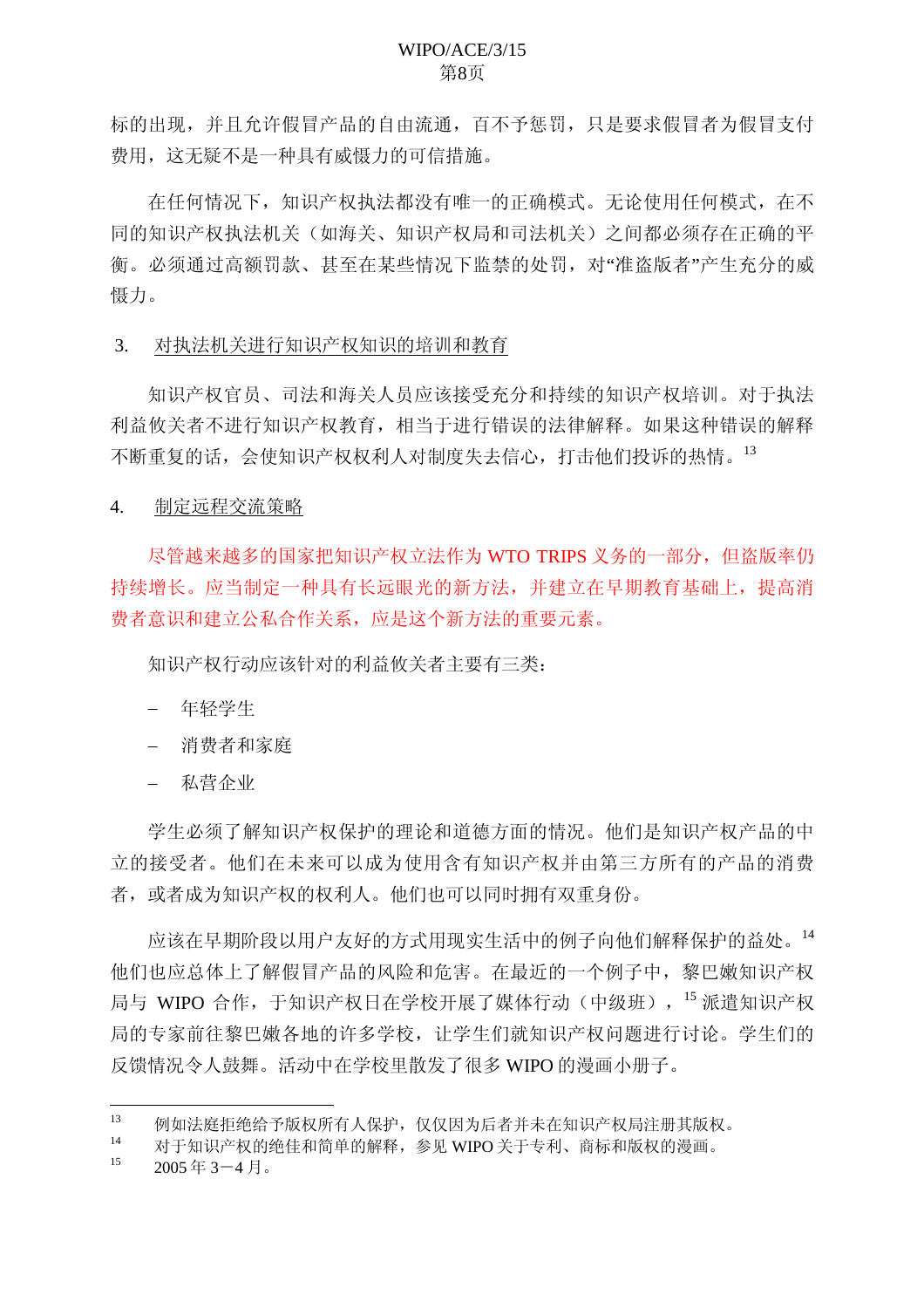<span id="page-8-0"></span>消费者应该了解他们作为公民的权利。他们也应该详细了解知识产权保护的益 处。同样,他们也应该更详细地了解假冒产品的风险和危害。

拥有容易保护的知识产权的私营企业, 必须首先和最优先地认识到, 知识产权保 护不仅仅是政府执行权利和打击盗版的单行道。他们应该知道自己也对任何知识产权 执法战略的成功负有责任, 在意识建设方面扮演一定的角色, 并且永远是这个过程中 的合作者。从这一点来说, 鼓励知识产权权利人进行投诉是非常有用的, 这样他们可 以指引执法人员打击盗版产品,特别是在发展中国家人力资源匮乏的情况下更是如 此。另外,至少在最初的阶段,通过显示这些行动不是知识产权执法机关自发进行, 而是因为投诉才采取的,能够给行动带来可信度。

#### 5. 采取广告手段

开展执法宣传, 是一种具有很强威慑力的手段, 可以使假冒商品贩卖者未来三思 而后行。这种宣传应该包括对假冒产品的销毁、巨额罚款以及法院判定的监禁处罚。 这应该在执法机关如法院、知识产权和海关的网站上常规地刊登。

#### 6. 集中于优先地区

开展大规模的知识产权执法行动是一个长期的过程。更重要的是,这要求调动大 量的知识产权执法官员。在某种程度上,执法官员会分散行动,从而难以集中获得实 质性的成果。因此在早期阶段集中在所选择的盗版猖獗的优先领域是很重要的。一旦 取得成功并引起关注后, 就可以选择其他的领域。在较晚的阶段和采取了第一轮边境 执法行动后, 可以采取随机的形式派遣后续的执法人员。

以进口与本地生产的百分比确定盗版源对于选择优先地区是很重要的。以黎巴嫩 为例,显然政府采取知识产权行动时大部分的假冒产品都是讲口的。既然 80% 的假冒 产品是进口的, 而 20% 是本地生产的, 很明显海关采取边境执法是最重要的。虽然并 非政治上正确, 但当时使用了一个现实的口号"讲口优先"。然而自相矛盾的是, 这一 方面使得该行动在很长时间内成为政治上可防御和可持续的政策,另一方面却给当地 假冒产品制造商提供一个非官方的宽限期。在任何情况下,这种决定不能正式地作 出, 因为这将使对当地制造和进口的货物之间的歧视合法化。

#### 7. 䅼བԩՓⶹ䆚ѻᴗᴗ߽Ҏᇍ⍜䌍㗙䰡ԢӋḐ

在处理抱怨知识产权产品价格过高时, 知识产权权利人通常的争辩是, 猖獗的盗 版使其不能降低价格,因为他们承受了相当大的损失。然而,一旦达成了一项带有性 能指标的综合执法战略, 就可能使知识产权权利人可以在中期参与降低知识产权产品